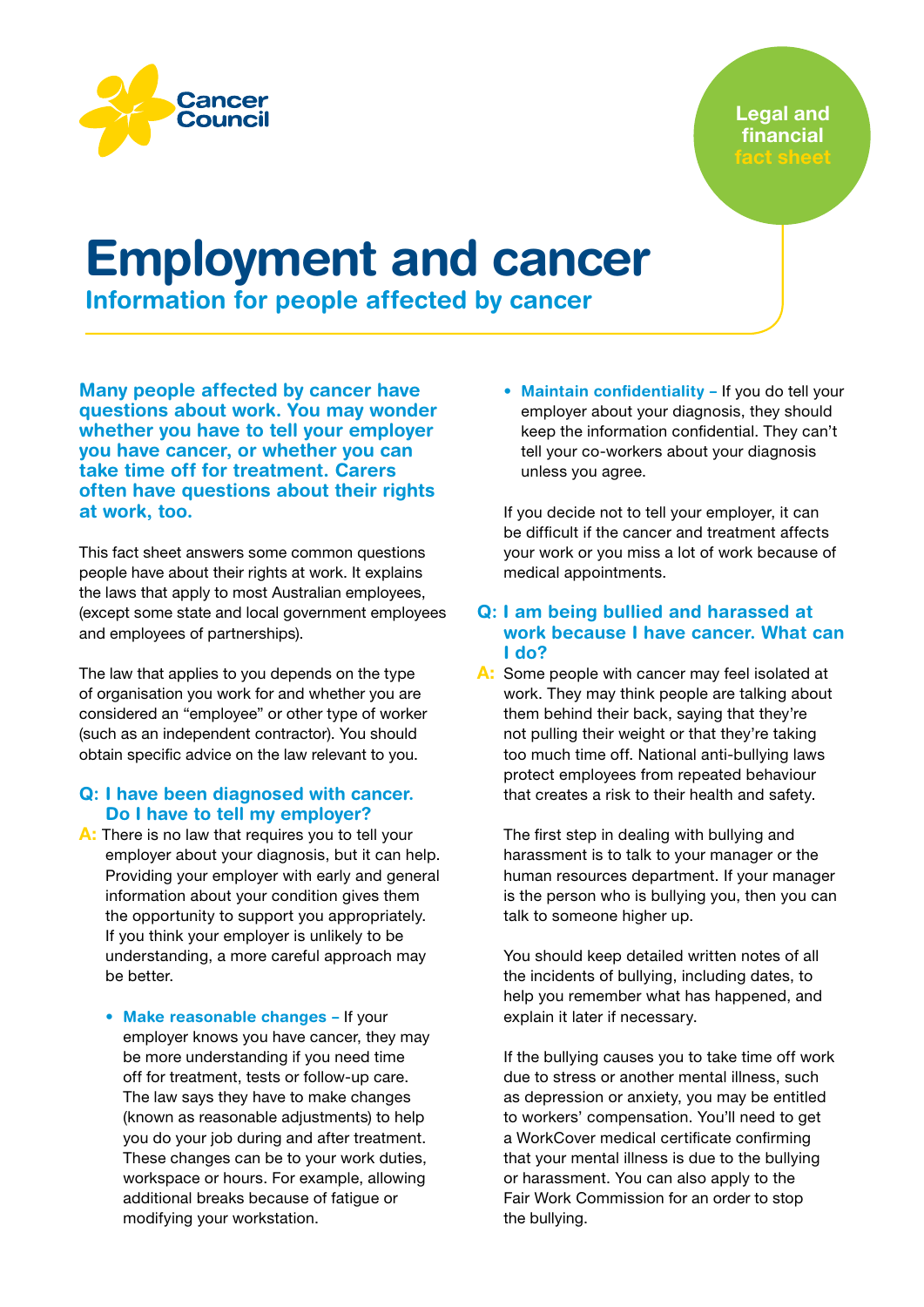

If your employer doesn't help you, call Cancer Council 13 11 20.

## Q: I am being discriminated against at work because I have cancer. What can I do?

A: Most employers are supportive when an employee is diagnosed with cancer. However, misconceptions about cancer may mean some people are treated unfairly. Sometimes, this may be considered discrimination. Being discriminated against at work because you have cancer is against the law.

Examples of discrimination may include an employer:

- stopping you from taking personal leave if you have entitlements
- telling you to quit or firing you
- demoting you to a lower-paid or less demanding job after a temporary absence
- sacking you for a reason relating to your diagnosis
- promoting another employee over you with less experience or ability to do the job.

If you're sacked, this could be considered adverse action or unfair dismissal.

## How to take action

If you think you have been discriminated against you can lodge a complaint with the Fair Work Ombudsman, Fair Work Commission, Australian Human Rights Commission or the relevant Anti-Discrimination body or Human Rights/Equality Opportunity Commission in your state or territory.

If you're sacked, this may be adverse action or unfair dismissal. You can apply to the Fair Work Commission for help. You have 21 days after being dismissed to lodge an unfair dismissal claim or adverse action claim associated with termination. For adverse action, you can also lodge a complaint with the Fair Work Ombudsman.

## Q: I can't do my usual job during treatment. What are my rights?

A: In general, Australian law requires an employer to make reasonable changes to help you perform the core or essential elements of your job if you are unable to perform them because of an illness or disability. These are known as the inherent requirements of the job.

For example, if you work in a call centre and you're not able to hold the phone in your hand, your employer may need to purchase a hands-free headset for you to use. The inherent requirements of the job are that you can speak and hear on the phone – not that you can hold a phone.

You can only be sacked if you can't perform the inherent requirements of your job even after reasonable changes. Being sacked because you can't do things that are not inherent requirements of the job may be unfair dismissal or unlawful discrimination. See *How to take action*.

## Q: I have to take some time off work for treatment. Can I be sacked?

A: In general, it is against the law to sack someone who is off work due to illness for less than three continuous months, or a total of three months over a 12-month period.

If you think you've been sacked unfairly, this may be unfair dismissal. Keep in mind that being sacked for taking more than three months off work in a year is not always 'fair' dismissal. See *How to take action*.

Most workers in Australia (other than casual employees) are entitled to a minimum of 10 days paid personal/carer's leave (this includes sick leave). You need to let your employer know as early as possible if you are unable to come to work for a day or a period. You may need to provide appropriate medical certificates.

If you don't let your employer know or provide evidence if they ask for it, you may not be entitled to paid leave. You may also face disciplinary action, which may include termination.

2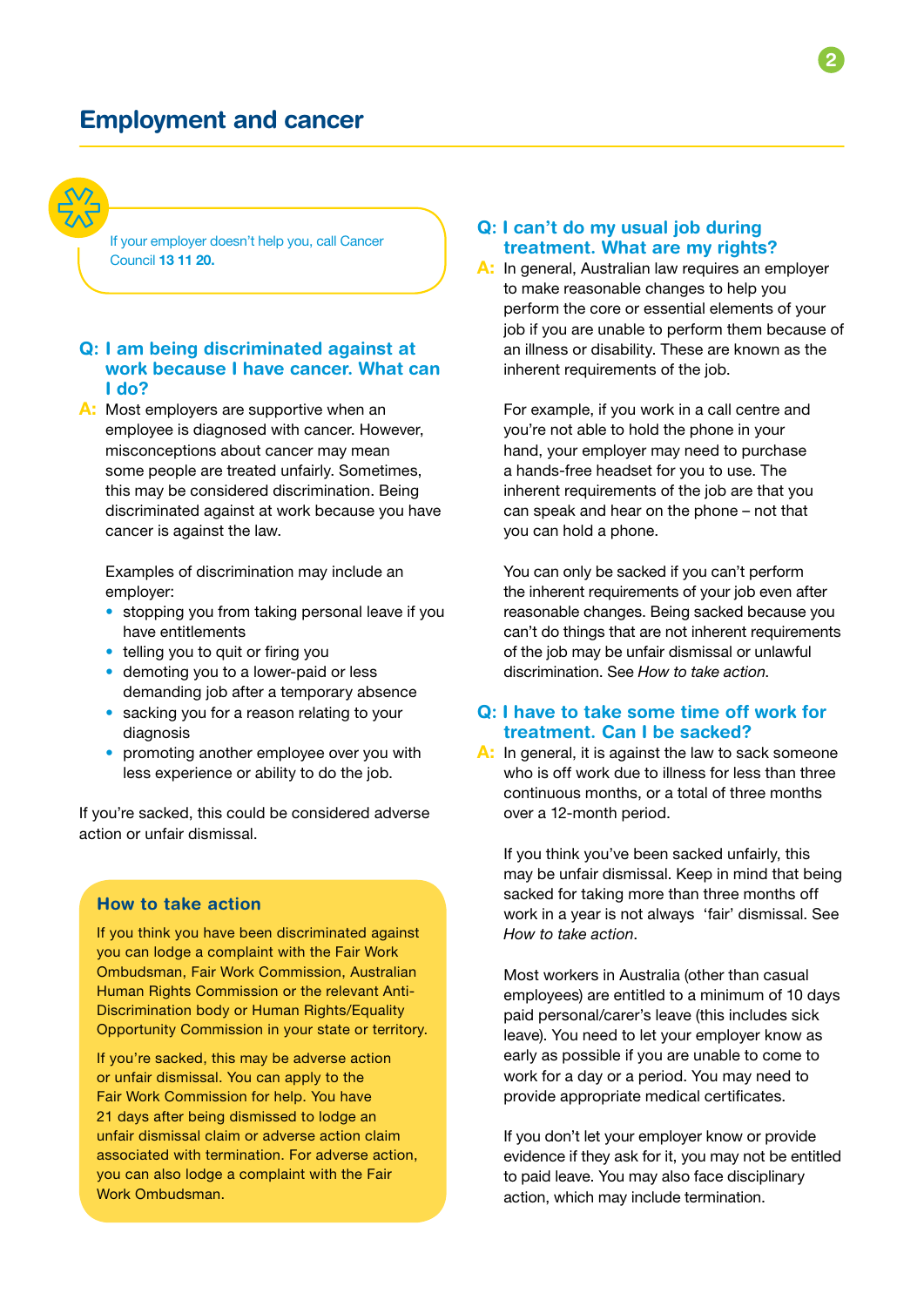#### Q: Do I have to use my annual leave when I'm having time off for treatment?

A: Usually, you need to take your personal/carer's leave, then your annual leave, then your longservice leave and, finally, unpaid leave. Your employer may allow you to take unpaid leave before using up your paid leave, but this is not required by law.

Whether or not you are sick, your employer can also direct you to use your annual leave if you have accrued too much.

## Q: I need to take time off to care for a family member with cancer. Can my employer refuse?

A: Most employees (except casuals) are entitled to receive 10 days of paid personal/carer's leave each year, which you can use to care for a family member. You are also entitled to 2 days each of unpaid carer's leave and unpaid compassionate leave each year. You cannot be sacked for using these entitlements.

Discrimination against you at work because of your caring responsibilities is against the law. If your employer sacks you, this may be unfair dismissal. See *How to take action*.

## Q: My employer has ordered me to have a medical examination to show I'm fit for work. Is that legal?

A: If your employer reasonably believes that you are not fit for work, or if your colleagues may be exposed to infection or contaminants (e.g. if you are vomiting), your employer has the right to ask you to undergo a medical examination. You will need to see your GP and ask them to determine whether or not you are fit for work.

Your employer must allow you to return to work if you:

- have a certificate from your doctor saying you're fit to return to work
- can perform the inherent requirements of your job after the provision of reasonable changes.

## Q: I want to return to work part-time. Does my employer have to agree?

A: In general, your employer is required to make minor changes to your role to take account of what you can and can't do during and after treatment. Allowing you to vary your hours, including working part-time, may be a reasonable request. If your employer generally permits people to work part-time, but refuses to permit you to do so, this may be discrimination. Sacking you because you can't work full-time may be unfair dismissal.

Expecting everyone to work full-time – when this is not an inherent requirement of the job – may also be indirect discrimination. Indirect discrimination is where a policy or rule applies to everyone equally, but is harder for a person with an illness or disability to comply.

If your employer refuses to allow you to work part-time, you should not resign. Call Cancer Council 13 11 20, or speak with a lawyer about your situation.

#### Q: I want to return to work, but my employer has offered me a more junior role/lower pay. Is this lawful?

- A: Being offered a more junior role or lower pay may be adverse action or constructive dismissal. Constructive dismissal means that you may have effectively been terminated from your old role and offered a new role with different employment terms. As this includes termination, it may be an unfair dismissal or adverse action. This is only lawful if the dismissal was not unfair or unlawful, such as where you:
	- can no longer perform the inherent requirements of your old job
	- have been absent from work for longer than three months in one year and it was unreasonable for your employer to keep your job open for you.

Talk to a lawyer before accepting the offer of a new role or lower pay.

3